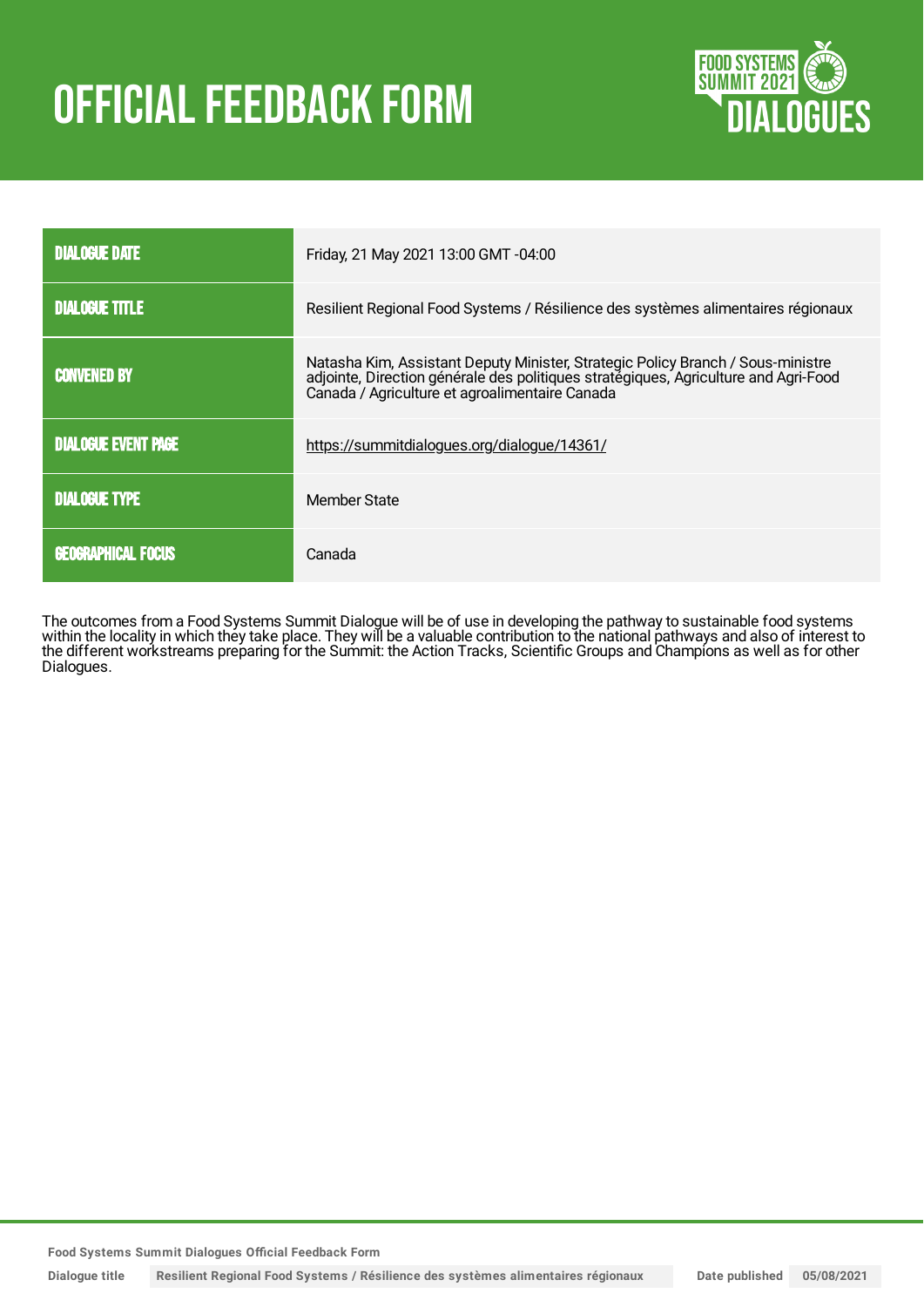# 1.PARTICIPATION



## NUMBER OF PARTICIPANTS FROM EACH STAKEHOLDER GROUP

|               | Small/medium enterprise/artisan             |   | Workers and trade union                     |
|---------------|---------------------------------------------|---|---------------------------------------------|
| 1             | Large national business                     |   | Member of Parliament                        |
| $\mathbf{1}$  | Multi-national corporation                  |   | Local authority                             |
| 7             | Small-scale farmer                          | 5 | Government and national institution         |
|               | Medium-scale farmer                         |   | Regional economic community                 |
| 2             | Large-scale farmer                          |   | <b>United Nations</b>                       |
| 11            | Local Non-Governmental Organization         |   | International financial institution         |
| $\mathcal{P}$ | International Non-Governmental Organization |   | Private Foundation / Partnership / Alliance |
| 4             | Indigenous People                           |   | Consumer group                              |
| 8             | Science and academia                        | q | Other                                       |

**Food Systems Summit Dialogues Official Feedback Form**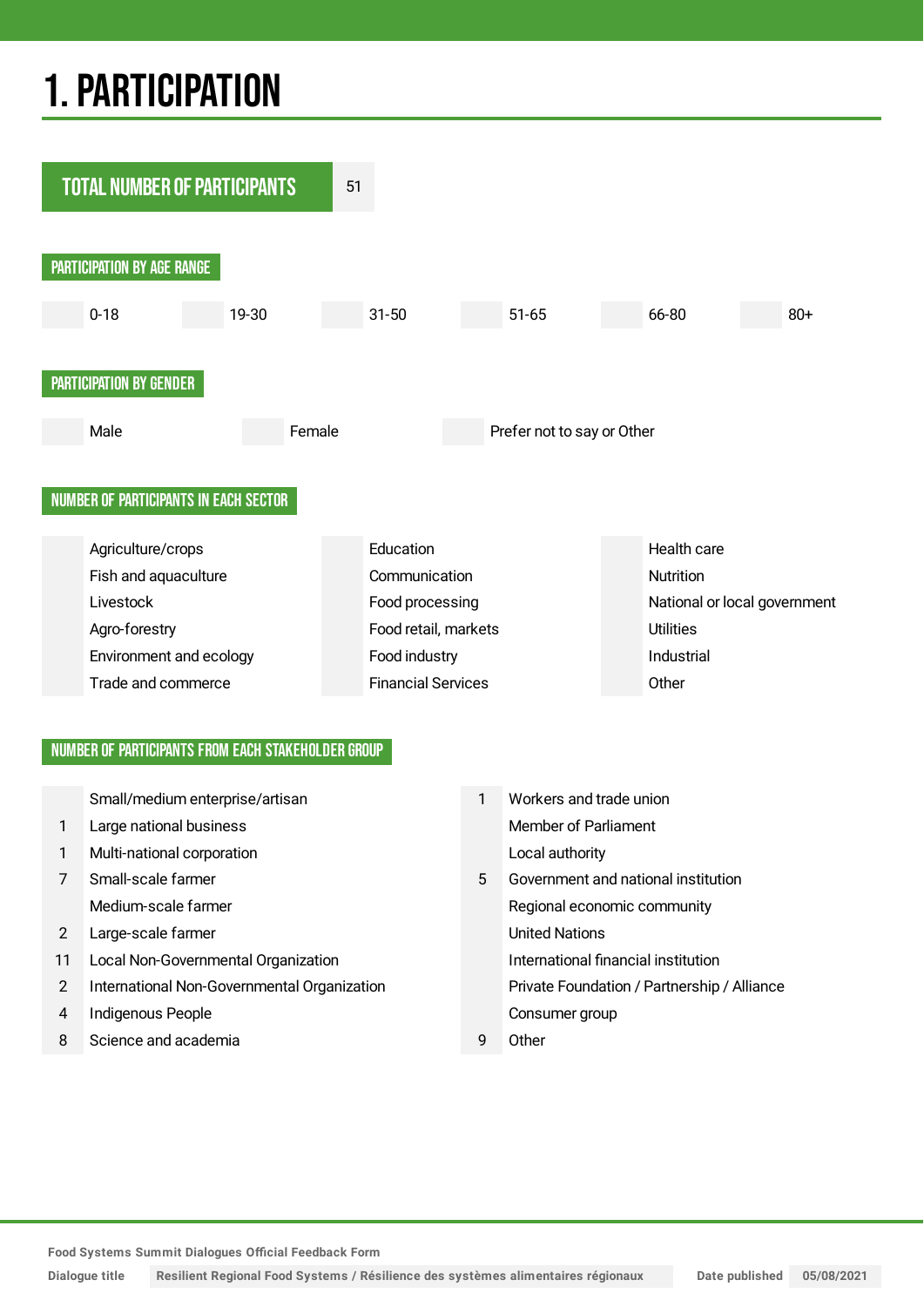# 2. PRINCIPLES OF ENGAGEMENT

HOW DID YOU ORGANIZE THE DIALOGUE SO THAT THE PRINCIPLES WERE INCORPORATED, REINFORCED AND ENHANCED?

The Food Policy for Canada, a roadmap to a healthier and more sustainable food system, is built upon extensive multistakeholder engagement with a unifying theme of "Everyone at the Table!". The Principles of Engagement for the Food System Summit are aligned with the Food Policy for Canada's guiding principles and the approach to stakeholder engagement. Preparation for this member-state Dialogue involved broad consultation across multiple federal government departments at all stages of planning, from conceptualization through to implementation and event management. This encouraged the identification of diverse perspectives across the food system relevant to the topic and inclusion of diverse stakeholders in the invitation list for the Dialogue.

## HOW DID YOUR DIALOGUE REFLECT SPECIFIC ASPECTS OF THE PRINCIPLES?

The overall theme of the Dialogue was framed to focus on the perspectives of food systems stakeholders at the community and regional level, including planners, community organizers, public health professionals, food producers, distributors, retailers, Indigenous groups and civil society. Participants were assigned to discussion groups based on their regional affiliation, and to ensure a balanced mix of stakeholder groups across the food system. Government of Canada officials acting as facilitators and note-takers were guided to play a neutral role, neither leading the discussion towards select outcomes nor challenging the ideas raised by participants, but instead asking questions to help participants bring forward their own ideas and perspectives and ensuring that all voices are heard. Special attention was paid to the use of Chatham House Rule to ensure that all participants could share perspectives openly.

DO YOU HAVE ADVICE FOR OTHER DIALOGUE CONVENORS ABOUT APPRECIATINGTHE PRINCIPLES OF ENGAGEMENT?

Adopting the principles of engagement, based on diversity, inclusion, respect and collaboration, are helpful in designing a meaningful Dialogue and ensuring constructive discussions among a diverse set of stakeholders and perspectives.

**Food Systems Summit Dialogues Official Feedback Form**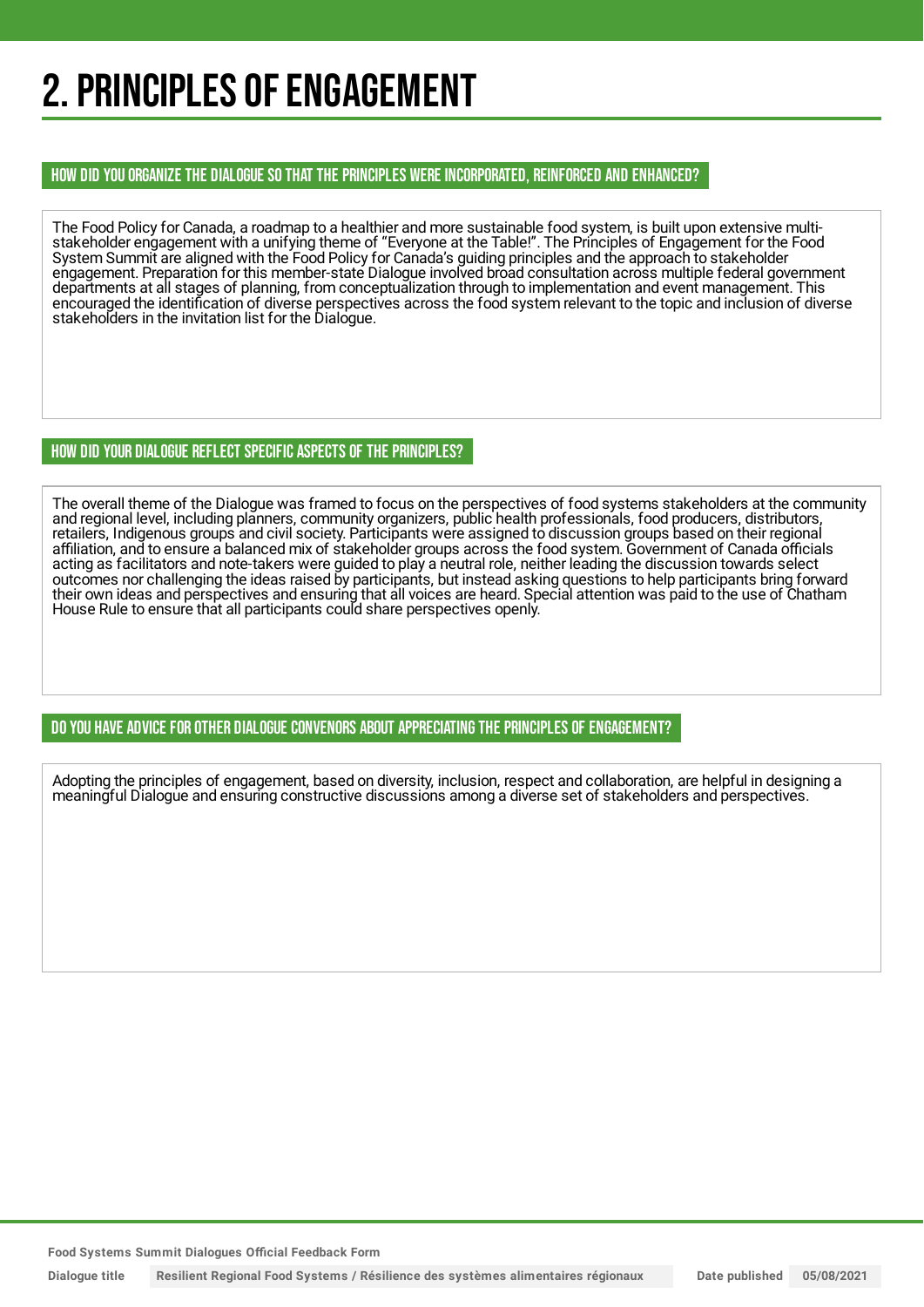# 3. METHOD

The outcomes of a Dialogue are influenced by the method that is used.

DID YOU USE THE SAME METHOD AS RECOMMENDED BY THE CONVENORS REFERENCE MANUAL?

✓ **Yes No**

**Food Systems Summit Dialogues Official Feedback Form**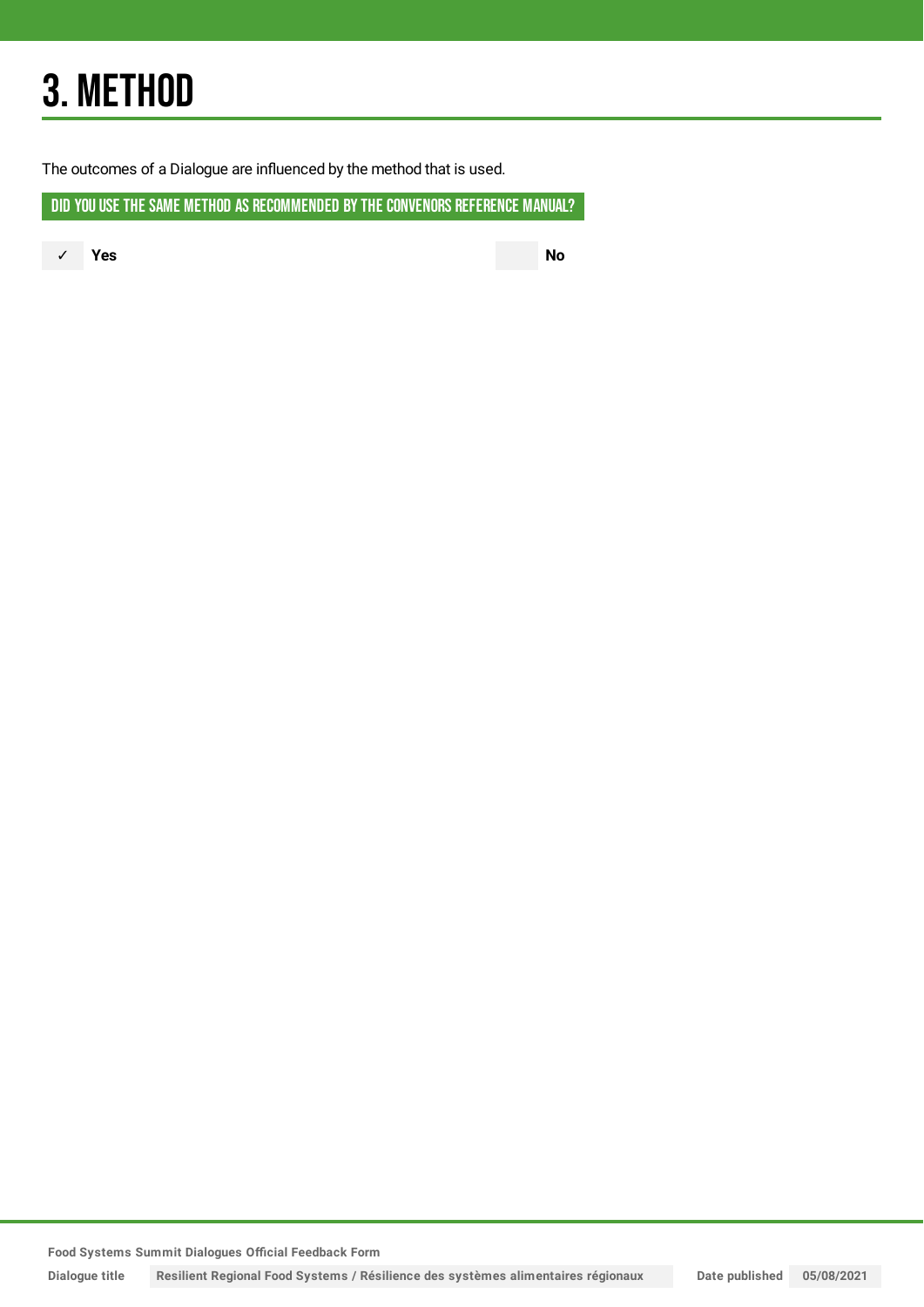# 4. DIALOGUE FOCUS & OUTCOMES

## MAJOR FOCUS

This dialogue's focus was on exploring strengths and challenges specific to local food systems and share successful models and innovative approaches that can build on the strengths and/or address challenges to achieve more resilient regional food systems.

Dialogue breakout discussions were grouped according to region, to focus on issues or themes particular to the area. At registration, participants selected a general region they identify with, from among the following groups: Atlantic Canada; Central Canada; Western Canada; and Northern Canada. An additional 'National' breakout discussion group, with representation from all regions and both official languages provided the opportunity for participants to identify common themes among regions. In each breakout room, participants were invited to discuss the following questions:

- 1. What are the key strengths that are unique to this region's food system?
- 2. What are the key challenges faced by this region's food system?

3. What are some successful models and innovative approaches that can build on those strengths and/or address key challenges in this region?

4. How can we best work together towards a more inclusive, resilient, and sustainable food system in this region?

5. If we were to identify concrete areas for collective action, what would they be?

### ACTION TRACKS

Action Track 1: Ensure access to safe and nutritious food for all

Action Track 2: Shift to sustainable consumption patterns

Action Track 3: Boost nature-positive production

Action Track 4: Advance equitable livelihoods

Action Track 5: Build resilience to vulnerabilities, shocks and stress

## **KFYWORDS**



**Food Systems Summit Dialogues Official Feedback Form**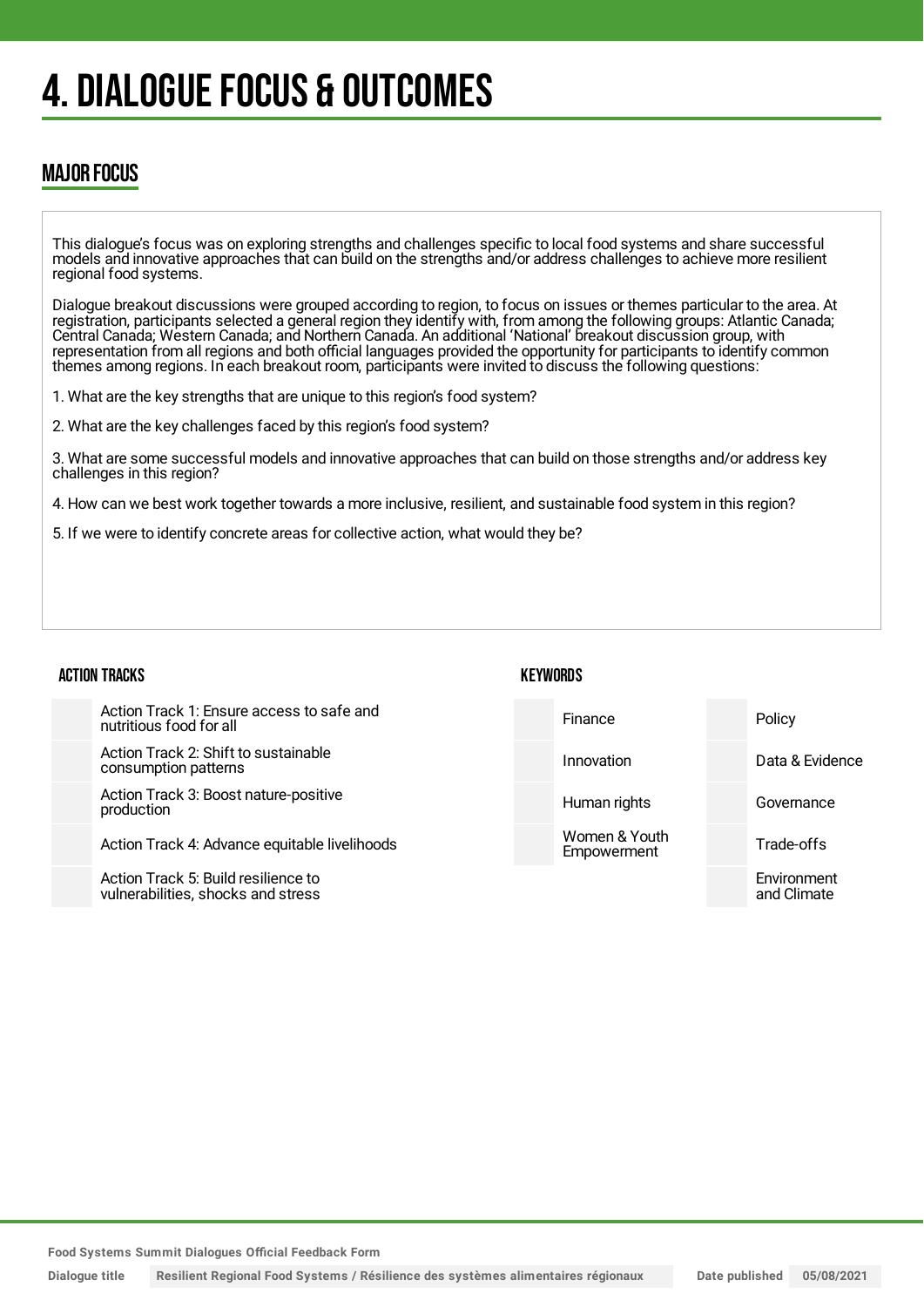## MAIN FINDINGS

Discussion outcomes brought to light a broad range of views and perspectives that reflect the diversity of Canada's geography and food systems. Common themes that emerged, from across regions include:

• Food insecurity – challenges with food insecurity can manifest differently across Canada. For example, participants from Central Canada noted that growing rates of obesity are linked with incidence of food insecurity; food deserts are increasingly problematic in Atlantic Canada; marketing strategies that promote unhealthy food contribute to poor diets in Western Canada; and in Northern Canada, food affordability and accessibility was raised a primary cause of high rates of food insecurity. The national discussion highlighted poverty as the root cause for food insecurity, and that strategies to make sustainable progress towards reducing food insecurity must include poverty reduction.

• Infrastructure – having the right infrastructure in place, as well as funding and regulatory mechanisms to support local economic development and social enterprise are key to building and maintain resilient regional food systems.

• Local Food – local food movements demonstrate strong potential to be game-changing solutions, strengthening the local food economy.

#### ACTION TRACKS Action Track 1: Ensure access to safe and nutritious food for all Action Track 2: Shift to sustainable consumption patterns Action Track 3: Boost nature-positive production Action Track 4: Advance equitable livelihoods Action Track 5: Build resilience to vulnerabilities, shocks and stress **KEYWORDS** Finance Policy Innovation Data & Evidence Human rights **Governance** Women & Youth **Empowerment** Trade-offs Environment and Climate

**Food Systems Summit Dialogues Official Feedback Form**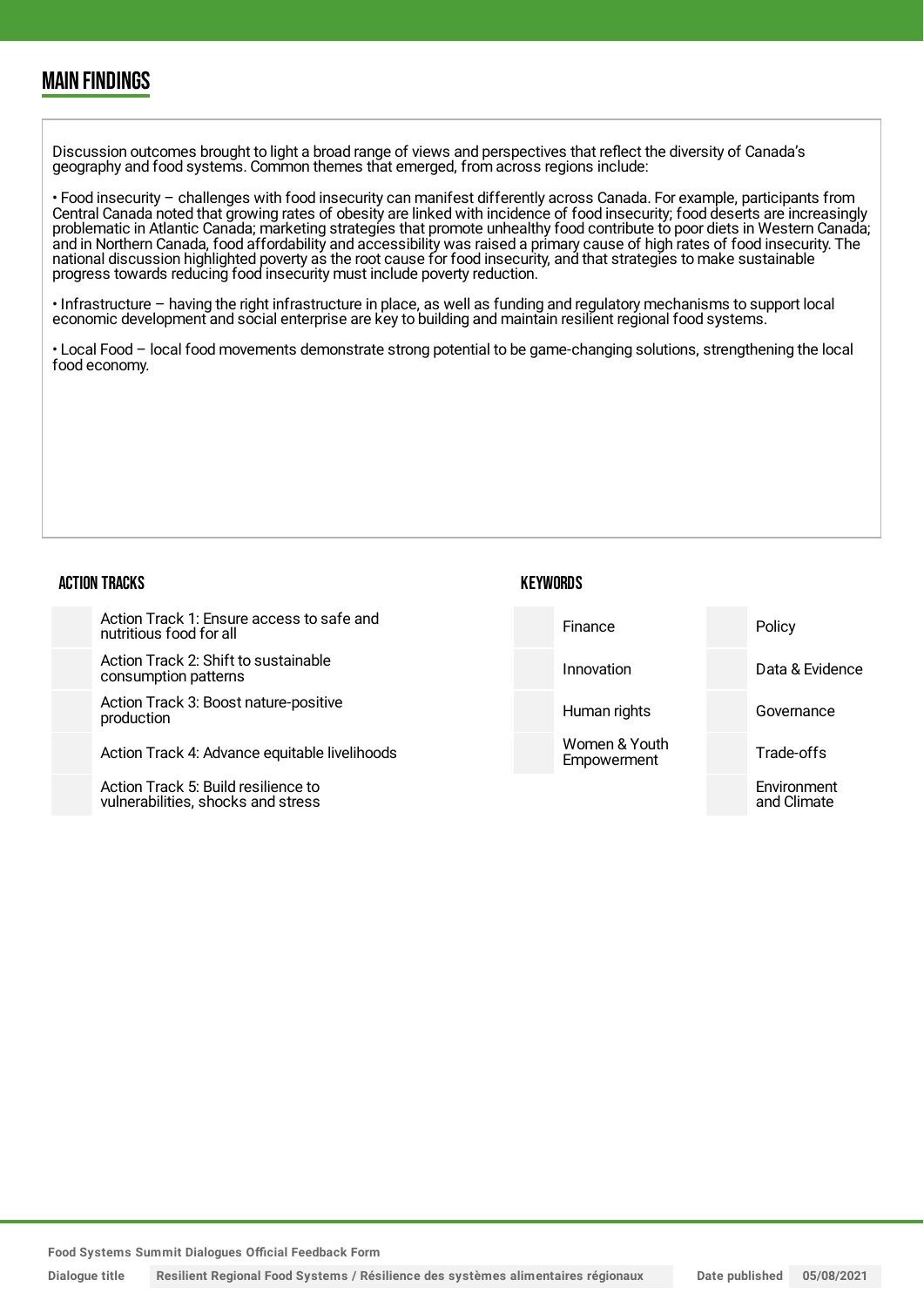In discussion groups of individuals representing diverse actors across Canada's food system, participants discussed their perspectives and brainstormed ways to make progress towards more resilient regional food systems across Canada. The questions identified in Major Focus (above) focused the discussion on: strengths; challenges; successful models; collaboration; and, areas for collective action, that are particular to each region. Five discussion topics have been segregated by region to capture the diverse perspectives shared.

#### Atlantic Canada

Food system strengths include:

• Wealth of traditional ecological knowledge, supported by the intergenerational sharing of knowledge, First Nations communities' promotion of traditional knowledge, and peer-to-peer sharing;

• Abundance of farmers markets;

• Strong, enduring community connections to agriculture, fisheries, and other natural resource industries; and,

• Accessible governance – openness of senior government officials to meet with stakeholders, from industry to civil society.

Challenges include those directly related to food as well as systemic barriers:

• Food insecurity: Participants agreed that food insecurity, and food deserts in particular (especially among First Nations Communities) are priority challenges, with low income rates being the primary cause of one's access to affordable, healthy and culturally appropriate food.

• Infrastructure: Participants agreed that lack of transportation (e.g., lack of public transportation as a barrier to accessibility), cold storage and processing capacity present challenges to the region's food system resilience.

• Climate change: The impact of climate change on wild food systems, and traditional harvesting, was also raised as a barrier to resilience.

• Lack of incentives or regulation: Participants expressed support for policies and regulations that would incentivize consumers and institutions to buy local (e.g., establishing targets for public procurement). Participants also identified regulations governing food inspection to be barriers, expressing concern that the regulatory framework does not adequately respect treaty rights.

#### Successful models:

• Participants identified that financial and human resources are key to success in developing and sustaining resilient food systems, and that leveraging resources from multiple initiatives could create synergies that yield positive results. • The following models and initiatives have been implemented in the region: Farmers markets, community gardens, Cape Breton Food Hub, and Community Food Mentors (Food For All NB), which is a food centered model that provides skills training and resources to support food security.

Collaboration – Participants identified the following collaborative initiatives as having the potential to scale up or out, to support a more inclusive, resilient and sustainable food system:

• Peer-to-peer networks among community and grassroots organizations;

- Collaborative education, learning and skills development;
- Sharing best practices and adopting successful models developed in other jurisdictions; and,
- Information sharing platforms and virtual networks.

Areas for collective action – Participants also identified a number of areas for continued or increased action, at the government- and organizational-level, as well as across the food system more generally:

• Expanding funding programs that support local food security and infrastructure, to include human resources and other needs identified by communities. The federal government's Local Food Infrastructure Fund was identified as having potential in this area.

• Continuing public education, outreach and networking among organizations and with governments.

• Broad policy and program support for improving the accessibility and affordability of nutritious, culturally appropriate food that is sustainably produced and consumed.

**Food Systems Summit Dialogues Official Feedback Form**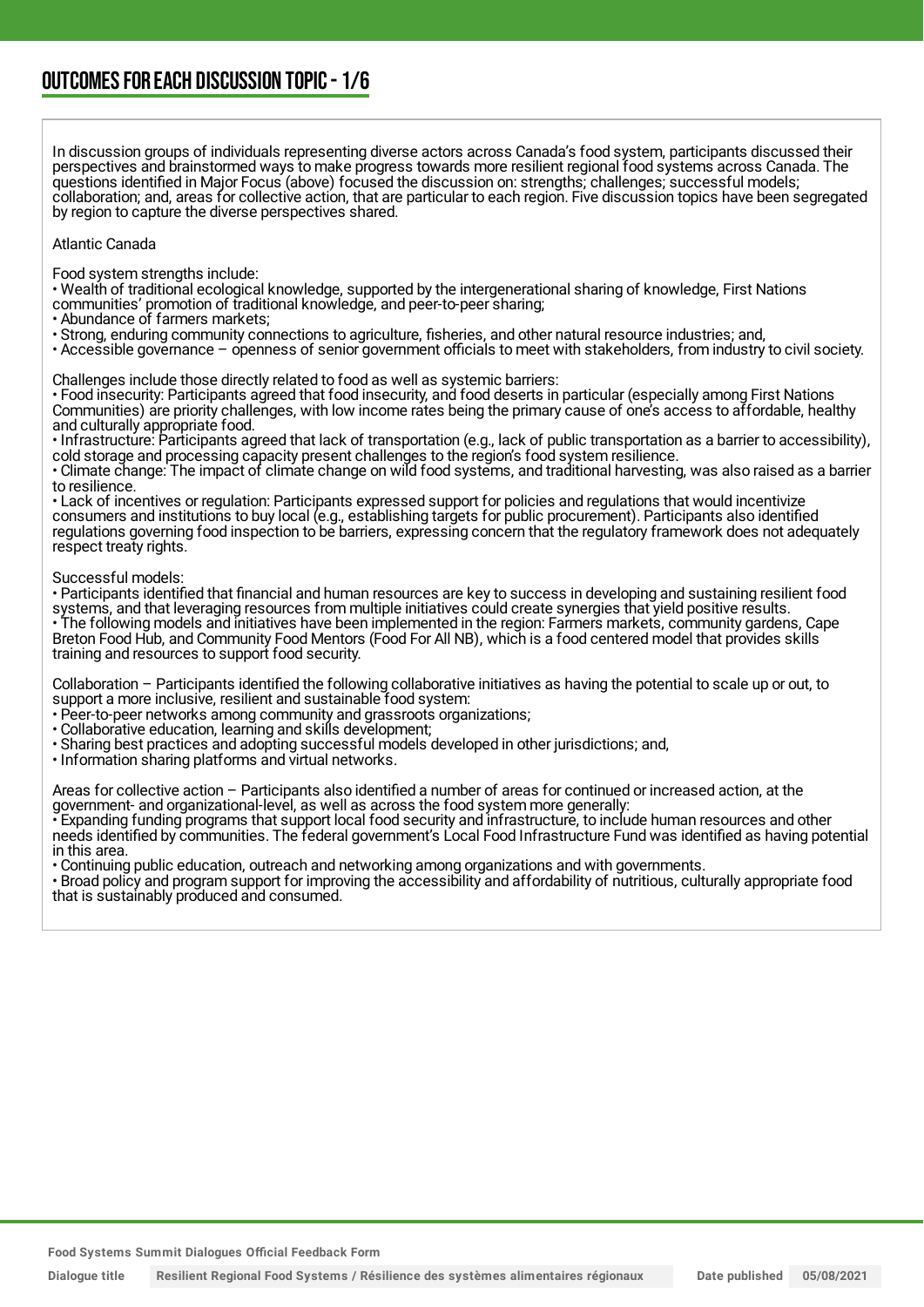### ACTION TRACKS

## **KEYWORDS**

| Action Track 1: Ensure access to safe and |  |
|-------------------------------------------|--|
| nutritious food for all                   |  |

Action Track 2: Shift to sustainable consumption patterns

Action Track 3: Boost nature-positive production

Action Track 4: Advance equitable livelihoods

Action Track 5: Build resilience to vulnerabilities, shocks and stress

| Finance                      | Policy                     |
|------------------------------|----------------------------|
| Innovation                   | Data & Evidence            |
| Human rights                 | Governance                 |
| Women & Youth<br>Empowerment | Trade-offs                 |
|                              | Environment<br>and Climate |

**Food Systems Summit Dialogues Official Feedback Form**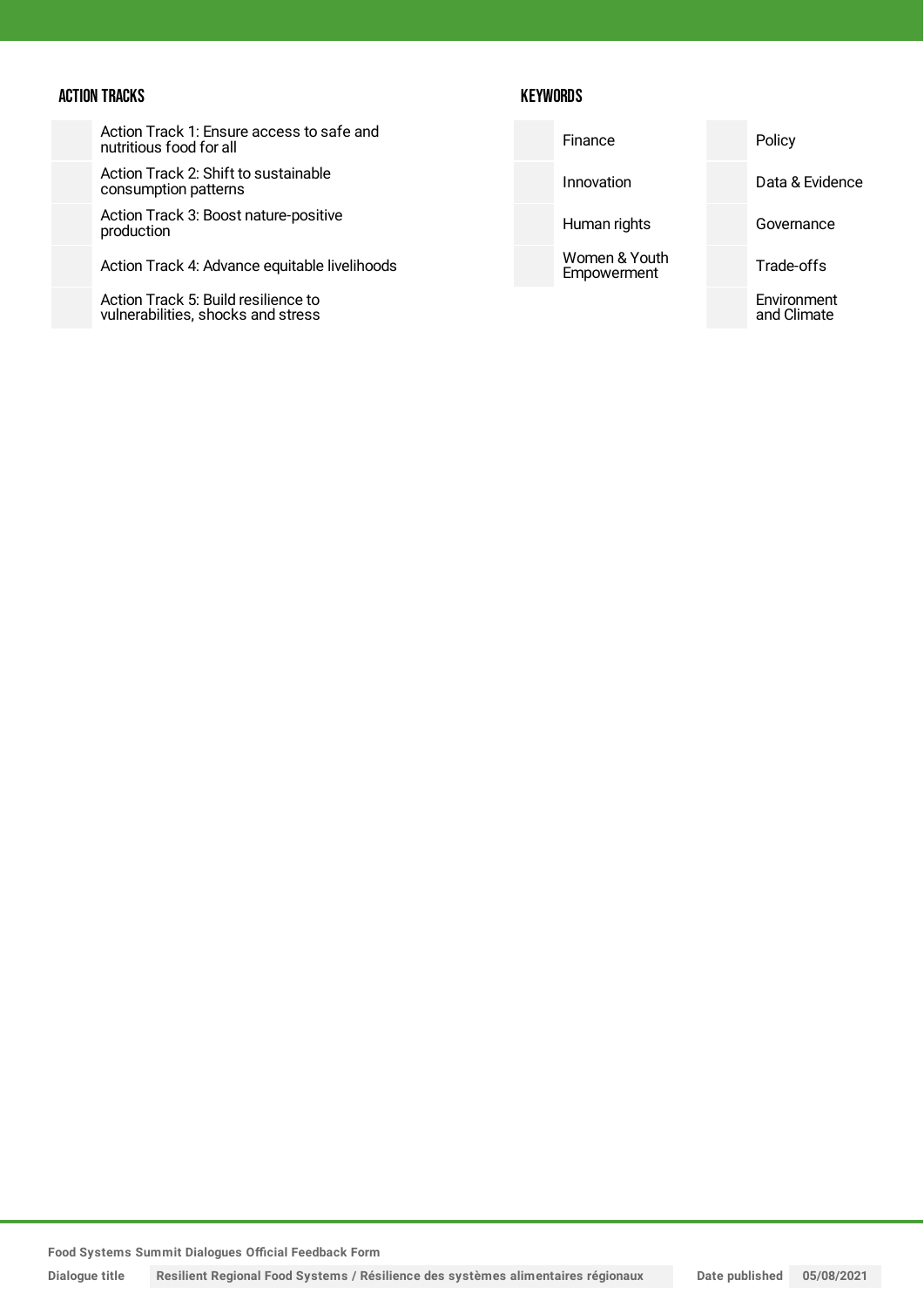#### Central Canada

Food system strengths include:

• Diversity across the food system, including environmental, social and economic components of: geography, climate, culture, and production/supply chain.

• Strong community-led supports from funding, to networks and relationship-building initiatives.

• Strong individual and community connections to urban and rural food environments.

Challenges noted include:

• While the production and supply chain is generally diverse, industrial production lacks capacity in the processing and valueadded sector. For example, many commodities grown in Ontario are exported to other provinces or outside Canada, for further processing or manufacture. Further, many processors use few local and regional products, having adopted business models that rely on imported goods.

- Lack of connection among farmers, primary producers and communities; particularly in urban areas.
- Increasing urbanization and industrial development of rural agricultural land.
- Public procurement practices that exclude locally-sourced products.

• Individual and family incomes that are insufficient to access nutritious, culturally appropriate food.

Successful models – Participants identified a number of community and government initiatives that lever strengths and address challenges including:

• Lufa greenhouse farm is an initiative that connects rooftop greenhouse farms with local farmers and food makers, in an online marketplace of locally and sustainably produced food baskets. The initiative also partners with local non-profit agencies to increase access to their products for low-income communities.

• Participants noted that community gardens, and the networks that support them (e.g., Sustain Ontario) are prime examples of successful models that support resilient food systems at the local level. In particular, the use of public space for community gardens (e.g., on land surrounding public institutions such as hospitals or schools), can contribute to healthy diets of patients and students.

• The Northern Ontario Indigenous Food Security Collaborative is a community-led initiative that brings Indigenous practitioners, funders and other stakeholders together in an integrated and comprehensive planning and resourcing process focused on strengthening Indigenous food sovereignty and food security. The collaborative is supported by the Maple Leaf Centre for Action on Food Security, which supports programs that advance the capacity of people and communities to achieve sustainable food security and have the potential to be replicated or scaled to increase their impact. The Centre's goal is to reduce food insecurity by 50% by 2030.

• The Middlesex-London Food Policy Council was identified as an example of a successful network and participants noted the Council's initiative to reduce food loss and waste including educational tools for students aged 5 – 18 as a best practice. • Participants identified government policy and programs supporting food literacy as having potential for success. Private Members Bill-216, proposing that the Ontario Education Act be amended to include a food literacy and healthy eating curriculum from grades 1 through 12, was strongly supported in this discussion theme.

| <b>ACTION TRACKS</b> |                                                                           | KEYWORDS                     |  |                            |
|----------------------|---------------------------------------------------------------------------|------------------------------|--|----------------------------|
|                      | Action Track 1: Ensure access to safe and<br>nutritious food for all      | Finance                      |  | Policy                     |
|                      | Action Track 2: Shift to sustainable<br>consumption patterns              | Innovation                   |  | Data & Evidence            |
|                      | Action Track 3: Boost nature-positive<br>production                       | Human rights                 |  | Governance                 |
|                      | Action Track 4: Advance equitable livelihoods                             | Women & Youth<br>Empowerment |  | Trade-offs                 |
|                      | Action Track 5: Build resilience to<br>vulnerabilities, shocks and stress |                              |  | Environment<br>and Climate |

**Food Systems Summit Dialogues Official Feedback Form**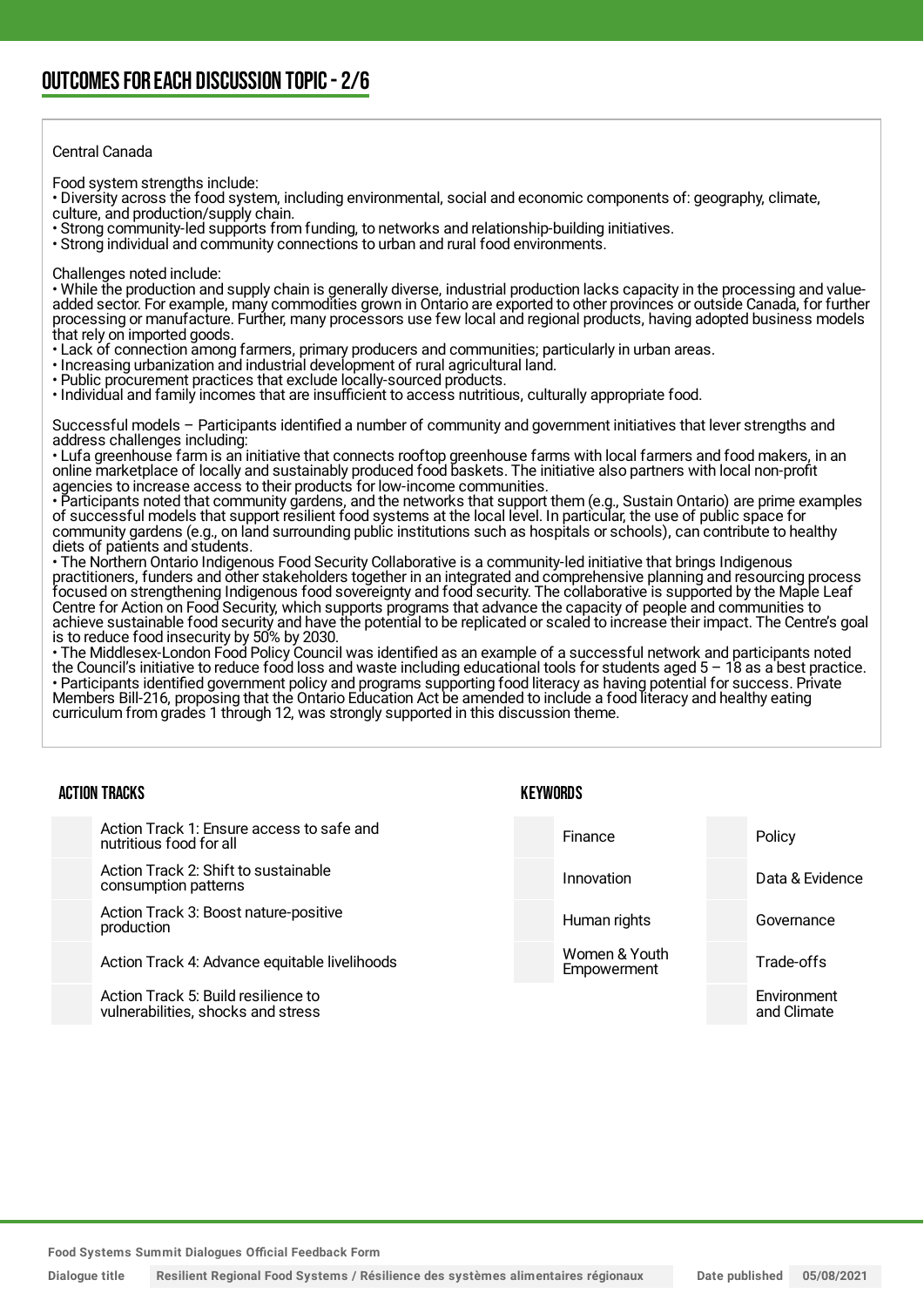## OUTCOMESFOR EACH DISCUSSION TOPIC- 3/6

[Central Canada continued...]

Collaboration - Participants identified the following collaborative initiatives as having the potential to scale up or out, to support a more inclusive, resilient and sustainable food system:

• Regional and community-based food policy groups and councils can foster innovative partnerships and improve connections across the food system to strengthen capacity, resilience sustainability and inclusiveness.

• Participants agreed that expanding public engagement and initiatives to promote food, and food system literacy would contribute to more positive outcomes.

• Municipalities have collaborated with community groups and the agriculture sector, re-assessing by-laws to enable the establishment of farmer's markets and development of urban agriculture and community gardens.

Areas for collective action:

• Participants agreed that governance mechanisms such as policy councils will improve coordination among orders of government, and that public education measures would support collective action among consumers. • Participants also identified collaboration between local suppliers and institutions (public and private) as areas to strengthen, however specific roles or initiatives were not discussed.

#### ACTION TRACKS

#### **KEYWORDS**

| Action Track 1: Ensure access to safe and<br>nutritious food for all | Finance                      | Policy          |
|----------------------------------------------------------------------|------------------------------|-----------------|
| Action Track 2: Shift to sustainable<br>consumption patterns         | Innovation                   | Data & Evidence |
| Action Track 3: Boost nature-positive<br>production                  | Human rights                 | Governance      |
| Action Track 4: Advance equitable livelihoods                        | Women & Youth<br>Empowerment | Trade-offs      |
| Action Track 5: Build resilience to                                  |                              | Environment     |

**Food Systems Summit Dialogues Official Feedback Form**

vulnerabilities, shocks and stress

Dialogue title Resilient Regional Food Systems / Résilience des systèmes alimentaires régionaux Date published 05/08/2021

and Climate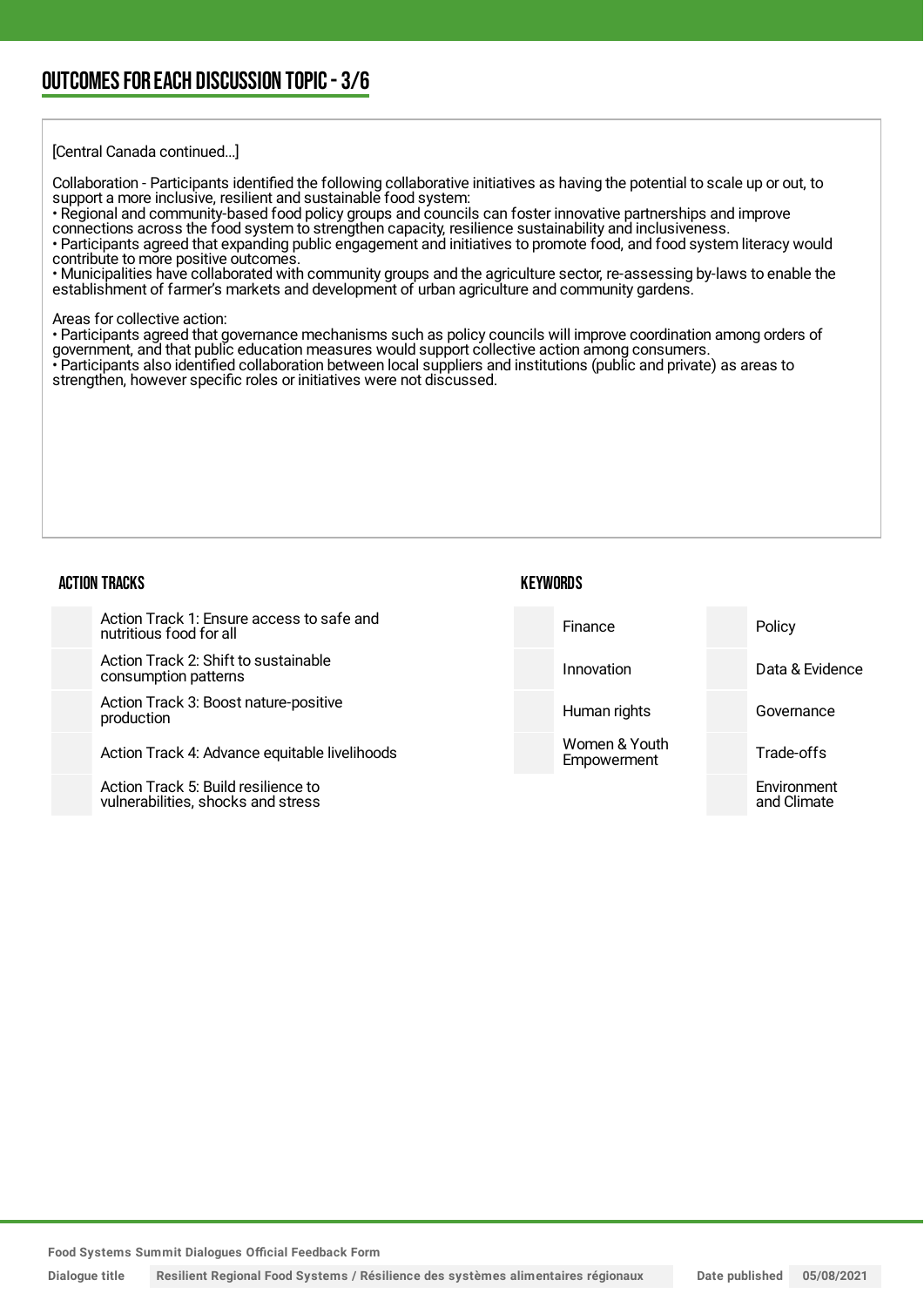### Western Canada

Food system strengths include:

- Diversity in the agriculture and food sector, and leadership in sustainable cattle production.
- Collaborative approaches to preventing food loss and waste that connect farmers and grocers in the process.

• Adoption of Indigenous knowledge and approaches to agriculture and food systems.

Challenges noted include:

• Transportation – lack of robust transportation networks connecting urban centres with northern and Indigenous communities, and lack of equity and opportunity in the market (e.g., while transport trucks bring food and supplies to isolated communities, they return south empty).

- Paucity of value added production capacity, from local abattoirs to further processing.
- Need for increased awareness of the contribution of animal sectors in supporting sustainable food systems.
- Regulatory barriers including restrictions on land access, inter-provincial trade barriers.
- Emergence of food deserts.

• Food security challenges are particularly severe in northern and isolated areas, due to lack of fundamental resources such as water, roads and broadband.

Successful models – Participants identified a number of community initiatives that lever strengths and address challenges relating to food insecurity and food loss and waste including:

• Community-led initiatives that grow and produce food in a sustainable manner, for local consumption. The Smart Farm Project was highlighted as a particularly successful model: adopting smart growth principles to small farm acreages; levering increased density to create affordable housing and farming opportunities; and, establishing frameworks to help make farming more financially viable.

• Food banks and food assistance organizations have shifted towards providing more fresh, nutritionally dense food.

• Loop Resource partners with grocery stores across British Columbia, Alberta and Saskatchewan, to divert unsold grocery store food to registered charities and farms as feed and compost.

Collaboration - Participants identified the following areas as having potential for further collaboration, to support a more inclusive, resilient and sustainable food system:

• Partnerships between local growers/producers and processors, to increase capacity for regional and community sourced food.

• Sharing knowledge and levering resources to support climate change adaptation.

• Initiatives that promote circularity, such as Loop, to prevent food loss and waste.

• Initiatives that support northern food security, and promote self-determination to improve access to nutritious, culturally appropriate food.

Areas for collective action:

• Participants agreed collective action among governments, sectors, industry, communities and individuals is needed to address priority areas including: support for education and training initiatives, as well as peer-to-peer learning; innovative solutions to adapt to climate change; and, strengthening production capacity.

| <b>ACTION TRACKS</b>                                                      |  | <b>KEYWORDS</b>              |  |                            |
|---------------------------------------------------------------------------|--|------------------------------|--|----------------------------|
| Action Track 1: Ensure access to safe and<br>nutritious food for all      |  | Finance                      |  | Policy                     |
| Action Track 2: Shift to sustainable<br>consumption patterns              |  | Innovation                   |  | Data & Evidence            |
| Action Track 3: Boost nature-positive<br>production                       |  | Human rights                 |  | Governance                 |
| Action Track 4: Advance equitable livelihoods                             |  | Women & Youth<br>Empowerment |  | Trade-offs                 |
| Action Track 5: Build resilience to<br>vulnerabilities, shocks and stress |  |                              |  | Environment<br>and Climate |

**Food Systems Summit Dialogues Official Feedback Form**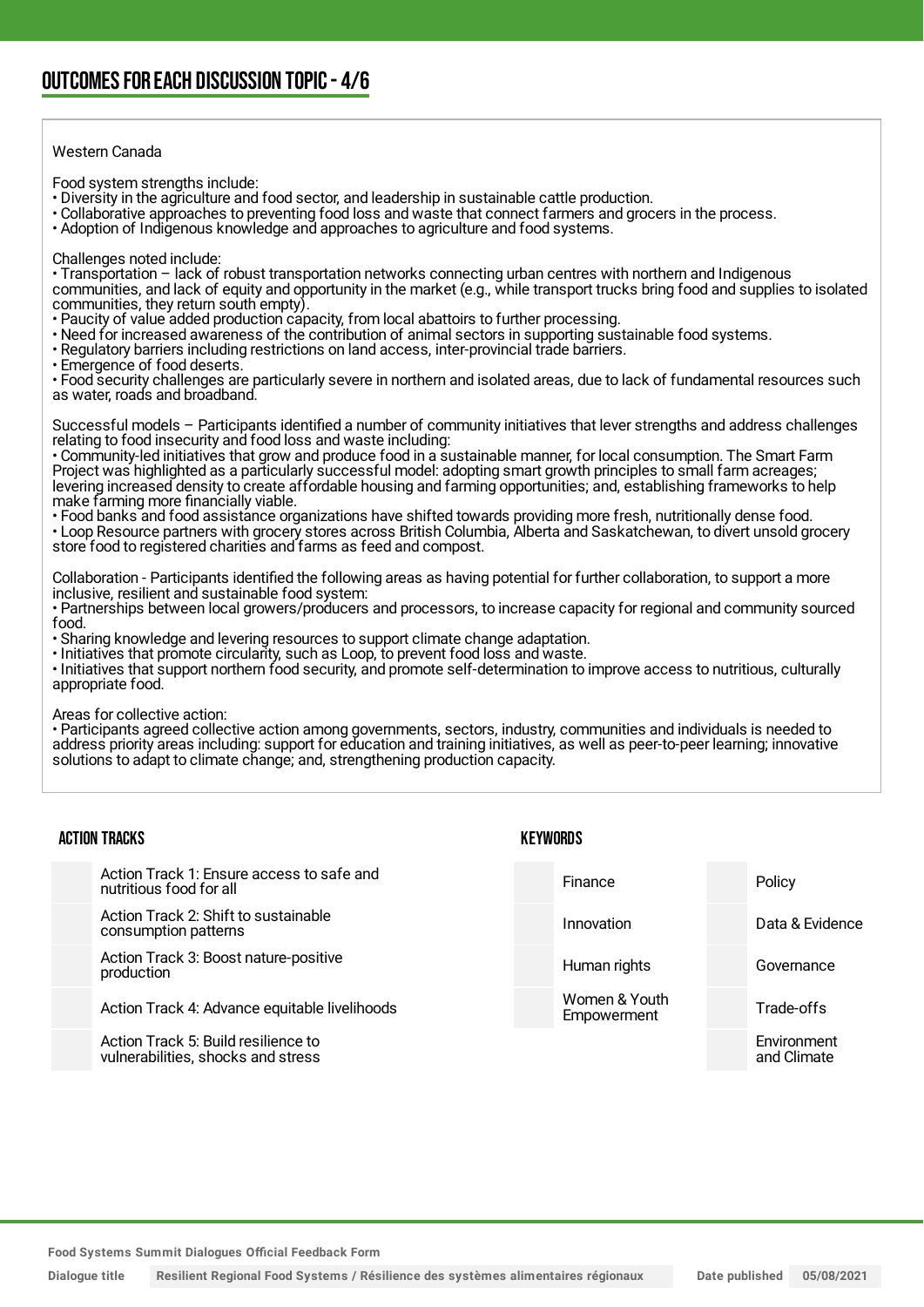### Northern Canada

Food system strengths include:

• Northern communities' creativity, adaptability and innovation have been key to survival and success in remote areas and harsh climates. These strengths are enduring and inherent in northern society, traditions and culture, and evident in cultivation and harvesting traditions.

• Vast, diverse geography with rich natural resources and strong connections to the scientific community.

Challenges noted include:

• Government policy and regulations around safe food handling and sale are often misaligned with northern realities and culture. There is an opportunity to incorporate country food and traditional knowledge and harvesting methods into regulations and governance mechanisms.

• Lack of sufficient local, accessible abattoirs and storage capacity, to promote traditionally harvested, culturally appropriate food.

Successful models – Participants agreed that collaborative community-led models that bring together multiple disciplines in partnership for food security projects have seen great success. The following examples were identified in the discussion: • Partnerships with organizations in the South for skills development and training.

• Integrated pest management strategies (across provincial and territorial jurisdictions).

• Local community gardens.

• Funding programs that take a long-term approach and are community centered are more been successful in building sustainable capacity and strengthening the resilience of local food systems.

Collaboration – Participants identified three priorities for improving collaboration towards a more inclusive, resilient and sustainable food systems:

• Including diverse perspectives in policy and program development, considering all food system actors in analyzing and monitoring food security and food systems in northern communities.

• Increasing networks for – and expanding partnerships between – food hubs and local distribution, connecting individual producers and farmers with communities. The Yukon Agricultural Association was highlighted as a leading model. The association's mission is "To foster and promote sustainable Yukon agriculture for the benefit of both private and commercial producers and consumers through education, infrastructure development, and liaison with government agencies and with non-government organizations.

• Reducing the regulatory and policy barriers to expanding the availability of and access to traditionally harvested country food. E.g., governments could collaborate with communities to include locally produced food in subsidy programs.

Areas for collective action – Participants identified the following actions as initiatives governments, the sector, industry and civil society could take, to improve the resilience of food systems in Canada's northern communities:

• Provide workshops, training and skills development, equipment and other supplies to support small-scale food production. • Promote the region's successes and capitalize on positive outcomes.

• Adopt a community-centric approach to policy and program development, focusing on needs and mechanisms identified at the grassroots level.

• Adopt more sustainable funding models to support local producer associations.

#### ACTION TRACKS Action Track 1: Ensure access to safe and nutritious food for all Action Track 2: Shift to sustainable consumption patterns Action Track 3: Boost nature-positive production Action Track 4: Advance equitable livelihoods Action Track 5: Build resilience to vulnerabilities, shocks and stress KEYWORDS Finance Policy Innovation Data & Evidence Human rights **Governance** Women & Youth **Empowerment** Trade-offs **Environment** and Climate

**Food Systems Summit Dialogues Official Feedback Form**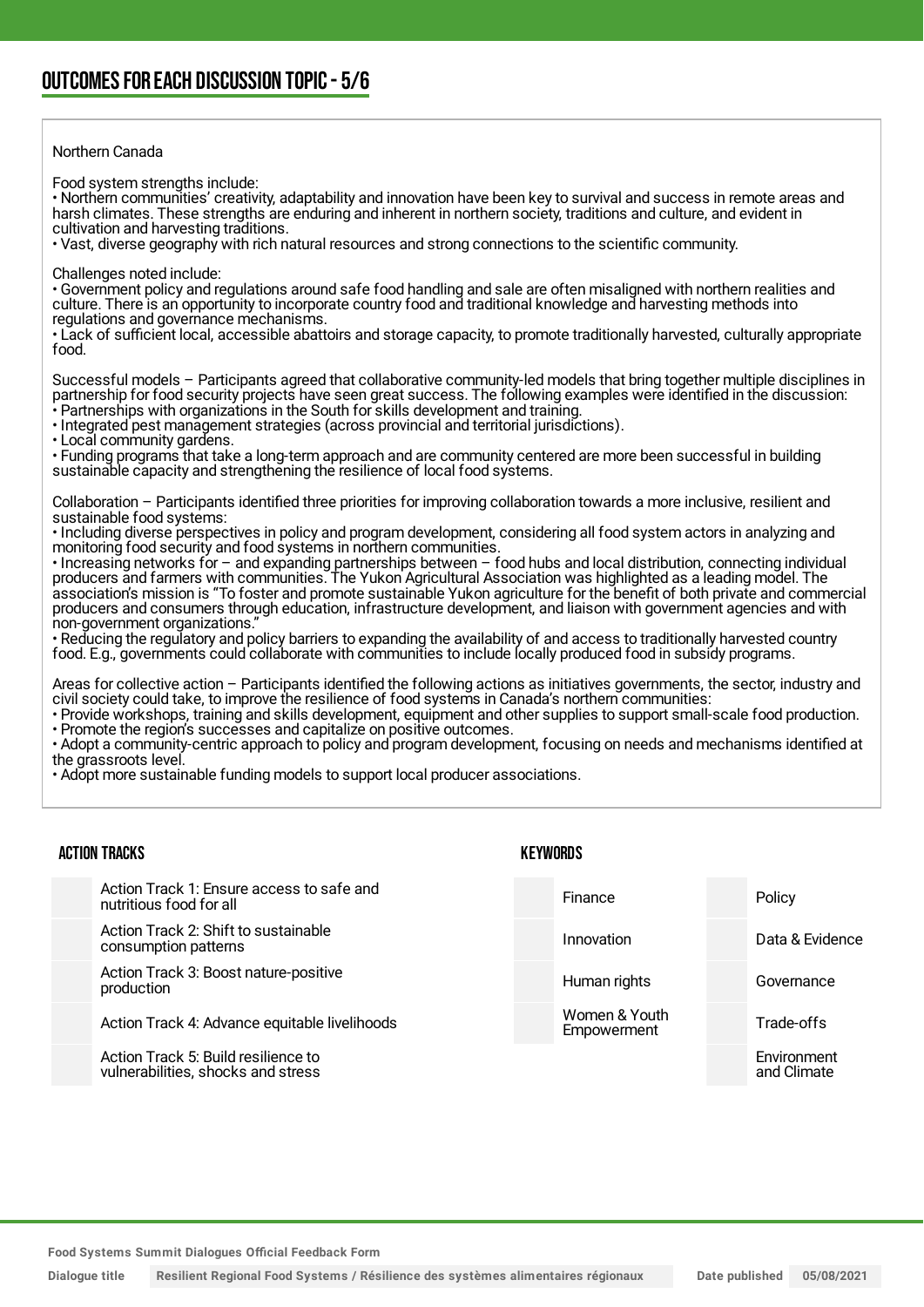### National

Food system strengths – Participants identified the following strengths that are particular to a sub-region in each of the above categories:

• Halifax, Nova Scotia: values of sharing food and supporting one another is woven into the culture.

• Wellington-Guelph, Ontario: strong food culture, agri-food research and networks, and diverse farming operations.

• Quebec: multiple and diverse food systems throughout the province.

• Northwest Territories: Strong Indigenous practice, traditional knowledge and culture, and innovation. Smaller governments are adaptable and nimble to react to shocks (e.g., COVID 19).

Food system challenges – Participants noted a variety of challenges related to: labour, the environment and climate change; the legacy of colonialism; and, food security, as priority challenges to the resilience of Canada's national food system: • Labour: While the people who work in the food system are essential, they are often not treated as such, with low wages, unstable or precarious work conditions, and little to non-existent social or health support. This challenge exists throughout the food chain, from temporary foreign workers, to retail workers and transportation and distribution channels (e.g., truck drivers).

• Environment and climate change: Participants expressed concern that Canada's food system may not be well-positioned to weather the impact of an environmental shock analogous to the impact of the pandemic.

• Colonial legacy: Significant traditional Indigenous knowledge and practices have been lost through the systemic racism of residential schools and other colonial policies. Participants strongly agreed on the need for change to preserve and promote Indigenous knowledge and practices, listen to Indigenous voices, and to adopt inclusive, self-determined approaches to funding programs and projects, and governance.

• Food security: Access to affordable, nutritious and culturally appropriate food was identified as challenge, primarily impacting low-income communities. Participants expressed the view that while some people have the means to access 'good' food, the food system is two-tiered, leaving large groups of Canadians either food insecure currently, or at risk of becoming food insecure soon.

Successful models – Participants identified the following models as successful in promoting food security and resilient, inclusive food systems:

• Community food centres and organizations that take a holistic approach to food security by providing food literacy, training and skills development for employment, access to health and other social services.

• Civil society networks that promote equity in food systems and enable connections with funding organizations and other supports.

• School food programs that source locally grown and produced food and integrate food skills and literacy in educational programming.

• Institutional procurement policies that prioritize local, sustainably produced food.

• Consideration for the concept of a national food system, modelled after Canada's approach to national health care.

Collaboration:

• Participants noted sharing best practices, and learning from others' experience are key collaborative mechanism. The discussion highlighted that opportunities exist to strengthen and expand sharing networks, to include more diverse voices that represent actors, participants and partners from across the food system. Collaborative networks would also enable connections among funding organizations and recipients, with the potential to create synergies and maximize resources.

Areas for collective action:

• Participants agreed that organizations, civil society, governments and individuals could work together to develop school food programing that supports local production.

| <b>ACTION TRACKS</b> |                                                                           | KEYWORDS |                              |  |                            |
|----------------------|---------------------------------------------------------------------------|----------|------------------------------|--|----------------------------|
|                      | Action Track 1: Ensure access to safe and<br>nutritious food for all      |          | Finance                      |  | Policy                     |
|                      | Action Track 2: Shift to sustainable<br>consumption patterns              |          | Innovation                   |  | Data & Evidence            |
|                      | Action Track 3: Boost nature-positive<br>production                       |          | Human rights                 |  | Governance                 |
|                      | Action Track 4: Advance equitable livelihoods                             |          | Women & Youth<br>Empowerment |  | Trade-offs                 |
|                      | Action Track 5: Build resilience to<br>vulnerabilities, shocks and stress |          |                              |  | Environment<br>and Climate |
|                      |                                                                           |          |                              |  |                            |

**Food Systems Summit Dialogues Official Feedback Form**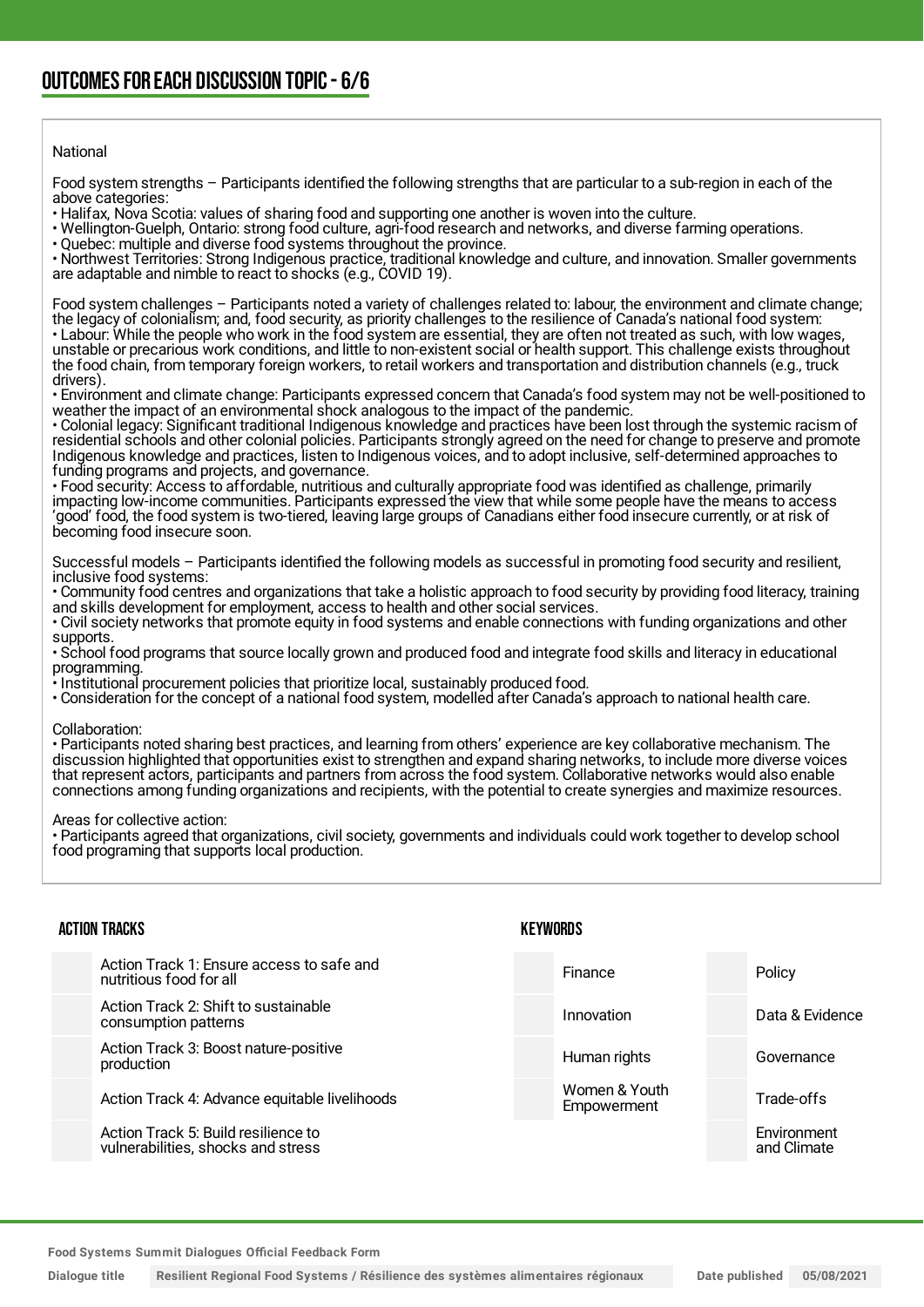## AREAS OF DIVERGENCE

There was not a significant area of divergence among stakeholders. All stakeholders agreed on the need and the importance to build a resilient and sustainable regional food systems. As noted above, participants from each region considered different approaches.

### ACTION TRACKS

| Action Track 1: Ensure access to safe and |  |
|-------------------------------------------|--|
| nutritious food for all                   |  |

Action Track 2: Shift to sustainable consumption patterns

Action Track 3: Boost nature-positive production

Action Track 4: Advance equitable livelihoods

Action Track 5: Build resilience to vulnerabilities, shocks and stress



**KEYWORDS**